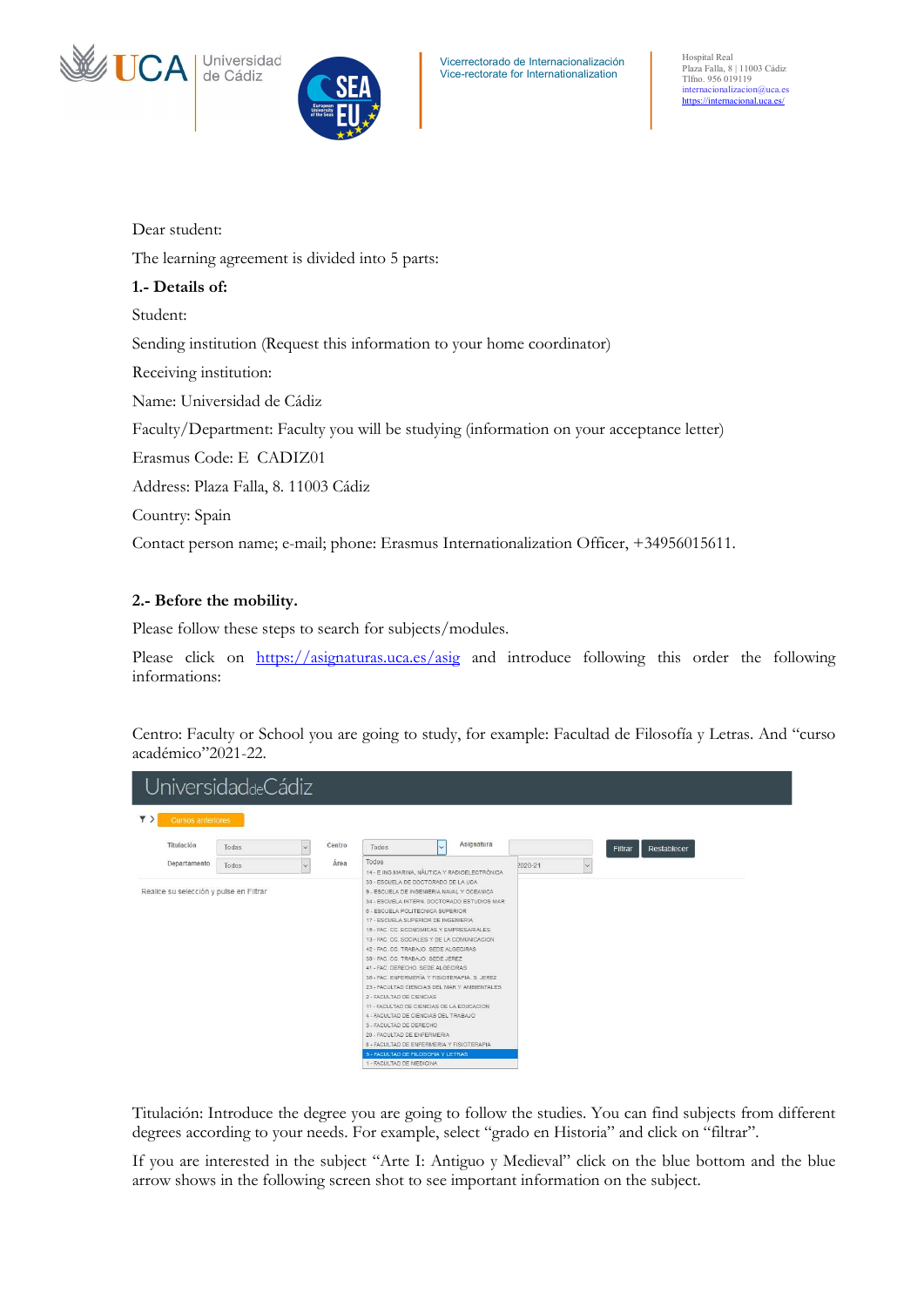



Vicerrectorado de Internacionalización Vice-rectorate for Internationalization

|                | <b>CONTROLLER</b><br>Titlatackin |              |                          |   | Centro        |     |                                          | Asignatura |         |   |              |         |                   |                                                               |  |
|----------------|----------------------------------|--------------|--------------------------|---|---------------|-----|------------------------------------------|------------|---------|---|--------------|---------|-------------------|---------------------------------------------------------------|--|
|                |                                  | Oopariamento | 0519 - GRADO EN HISTORY  |   | Ares          |     | 5-FACULTAD DE FILOLY                     | Carso      |         |   |              | Filtrar |                   | Restablecer                                                   |  |
|                |                                  |              | Todos                    | з |               |     | Todas                                    |            | 2020-21 | E |              |         |                   |                                                               |  |
|                | $+6$<br>Mostran                  |              | $ \omega $ registros     |   |               |     |                                          |            |         |   |              |         |                   |                                                               |  |
|                | Excel                            | PDF          |                          |   |               |     |                                          |            |         |   |              |         |                   |                                                               |  |
|                |                                  |              |                          |   |               |     |                                          |            |         |   |              |         |                   |                                                               |  |
| Cód.<br>Titulo | в                                | Tibilo       |                          |   | Cod.<br>Asig. | 15. | Asignatura                               |            |         | н | Cód.<br>Dep. |         | Cód.<br>Area<br>n | Programa Docente                                              |  |
| 0519           |                                  |              | GRADO EN HISTORIA        |   | 20519001      |     | ARTE E ANTIQUO Y MEDIEVAL                |            |         |   |              |         |                   | $\bullet$ 0 $\circ$ $\circ$                                   |  |
| 0518           |                                  |              | <b>GRADO EN HISTORIA</b> |   | 20519002      |     | ARTE IL MODERNO Y CONTEMPORÁNEO          |            |         |   | C130         |         | 465               | Ver Programa Docente                                          |  |
| 1619           |                                  |              | GRADO EN HISTORIA        |   | 20519303      |     | GEOGRAPIA FISICA CENERAL Y DE ESPAÑA     |            |         |   | $C$ 118      |         | 430               | $\bullet$<br>$\bullet$<br>$\bullet$<br>$\bullet$<br>$\bullet$ |  |
| 0519           |                                  |              | GRADO EN HISTORIA        |   | 20519004      |     | GEOGRAPÍA REGIONAL DE ESPAÑA Y DEL MUNDO |            |         |   | C118         |         | 0.50              | $\bullet \quad \bullet \quad \bullet$                         |  |
| 0519           |                                  |              | GRADO EN HISTORIA        |   | 20519305      |     | HISTORIA DE LA FILOSOFÍA I               |            |         |   | CttB         |         | 375               | $\bullet \quad \bullet \quad \bullet \quad \bullet$           |  |
|                |                                  |              | GRADO EN HISTORIA        |   | 20519306      |     | HISTORIA DE LA FILOSOFÍA IL              |            |         |   | CtEE         |         | 375               | $\bullet \ 0 \ 0 \ 4$                                         |  |
| 0519           |                                  |              |                          |   |               |     |                                          |            |         |   |              |         |                   |                                                               |  |
| 0518           |                                  |              | GRADO EN HISTORIA        |   | 20519007      |     | INTRODUCCIÓN A LA ARQUEOLOGÍA            |            |         |   | C11B         |         | 033               |                                                               |  |

Click on "mostrar asignatura" and you will find important information you will need to fill out your Online Learning agreement.

Duración: PRIMER SEMESTER (Autumn Semester) SEGUNDO SEMESTRE (Spring Semester) ANUAL (Autumn Semester + Spring Semester)

#### Idioma: Language

Movilidad internacional: It has to be written "SI" otherwise this subject is not available for our incoming Erasmus students.

| 20519001 - ARTE I: ANTIGUO Y MEDIEVAL<br>Asionatura:                      | Titulación:                                                                                                                       | 0519 - GRADO EN HISTORIA     |                 |                                                           |      | Centro:                                               |    | 5 - FACULTAD DE FILOSOFIA Y LETRAS |                         |               |                                          |
|---------------------------------------------------------------------------|-----------------------------------------------------------------------------------------------------------------------------------|------------------------------|-----------------|-----------------------------------------------------------|------|-------------------------------------------------------|----|------------------------------------|-------------------------|---------------|------------------------------------------|
| Dep./Årea:<br>C130 - HISTORIA MODERNA, CON  / 465 - HISTORIA DEL ARTE (S) |                                                                                                                                   | $\checkmark$                 | Compartidas:    |                                                           |      | 20519001 (P) - Mat.[88 (nuevos: 87 - repetidores: 1)] |    |                                    | $\ddot{\mathbf{v}}$     | Tipo estudio: | GRA                                      |
| s<br>V<br>Vigencia:<br>Ofertada:                                          | Créd. teoria:<br>6                                                                                                                | Créd. práctica:              | $\theta$        | Créd. ECTS:                                               | 6.00 | Curso:                                                |    | Tipo Asignatura:                   | FORMACIÓN BÁSICA        |               |                                          |
| MÓDULO I - MÓDULO DE FORMACIÓN BÁSICA<br>Módulo:                          | Materia:                                                                                                                          |                              |                 |                                                           |      |                                                       |    |                                    |                         |               |                                          |
| CASTELLANO<br>Ocultar asignatura                                          | COMPETENCIAS RES. DE APRENDIZAJE ACT. FORMATIVAS SIST. DE EVALUACIÓN DESC. DE CONTENIDOS BIBLIOGRAFÍA COMENTARIOS MEC. DE CONTROL | MATERIA L1 HISTORIA DEL ARTE |                 |                                                           |      | Matric. 2019-20:                                      | 88 | Matric. 2020-21:                   | 80                      | Duración      | PRIMER SEMESTRE                          |
|                                                                           |                                                                                                                                   |                              | Recomendaciones |                                                           |      |                                                       |    |                                    | Plan de Contingencia    |               |                                          |
|                                                                           |                                                                                                                                   |                              |                 | Se recomienda un nivel y conocimiento básico del lenguaje |      |                                                       |    |                                    |                         |               | PLAN CONTINGENCIA ARTE I DEFINITIVO .pdf |
|                                                                           |                                                                                                                                   |                              |                 | artístico así como de Hª del Arte Universal.              |      |                                                       |    |                                    | Movilidad internacional |               | Movilidad nacional                       |
| Idioma:<br>REQ. Y RECOM. PROFESORADO<br>Requisitos Previos<br>Ninguno.    |                                                                                                                                   |                              |                 |                                                           |      |                                                       |    |                                    | O Si                    |               | O Si                                     |
|                                                                           |                                                                                                                                   |                              |                 |                                                           |      |                                                       |    |                                    | $\bigcirc$ No           |               | O No                                     |